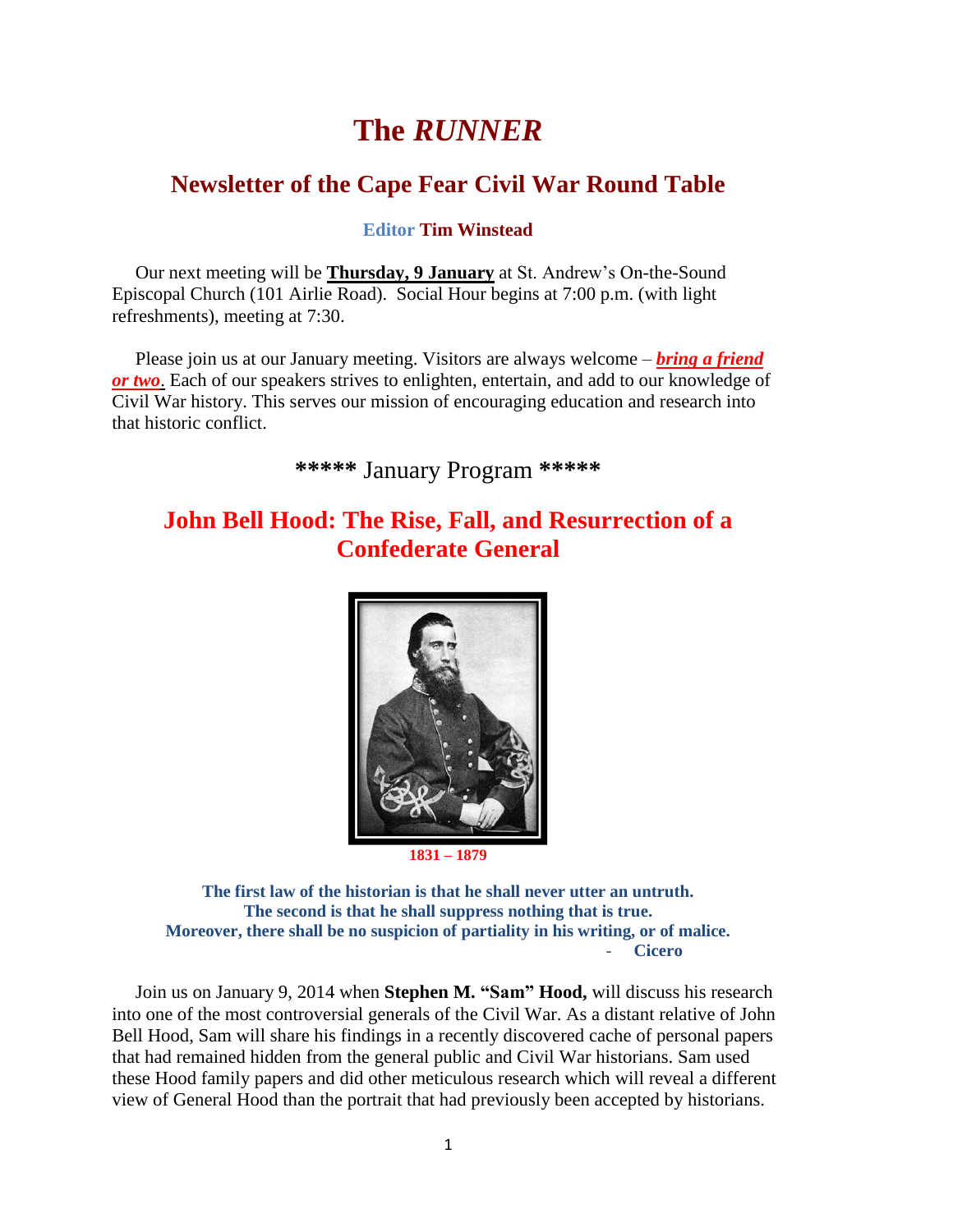"All lion, no fox." These words have been attributed to Robert E. Lee as a description of John Bell Hood. This saying has made its way in the history books as fact. Sam Hood examined this and many other accepted facts about General Hood. As William C. Davis, Civil War scholar, teacher and author, said in a recent review of *John Bell Hood*, "For a century and a half since those fights (Atlanta, Franklin and Nashville), Hood has been damned as a bumbling, inept leader who senselessly threw away the lives of his men, and then blamed them for his losses." With diligent and insightful thought, Sam documented a different basis of facts that may redefine who this man had been.

 Come to our January meeting, hear Sam's presentation, and then make up your own mind. Who was John Bell Hood?

 Sam Hood graduated from Kentucky Military Institute, Marshall University (BBA, 1976) and is a veteran of the U.S. Marine Corps Reserve. A collateral descendent of General Hood, Sam is a retired industrial construction company owner, past member of the Board of Directors of the Blue Gray Education Society, and a past president of the Board of Directors of Confederate Memorial Hall Museum in New Orleans. He lives in his hometown of Huntington, West Virginia, with his wife of 35 years, Martha, and is the proud father of two sons: Derek Hood of Lexington, Kentucky, and Taylor Hood of Huntington, West Virginia.



**Editor**

#### **\*\*\*\*\* Raffle Winners \*\*\*\*\***

#### **Raffle Master: Ed Gibson**

If you have books, prints, or other items that you would like to donate to the CFCWRT Raffle, contact Ed Gibson [\(egibson759@aol.com\)](mailto:egibson759@aol.com) before our next meeting. The raffle is one of the components which allow the CFCWRT to fund our activities and our speakers. Please take part in our raffles by contributing items to the raffle or purchasing tickets.

| Sacred Ties                               | - Linda Lashley |
|-------------------------------------------|-----------------|
| Cedar Mountain to Antietam                | - John Winecoff |
| The American Civil War                    | - Linda Lashley |
| Bloody Ground                             | - Dennis Wrynn  |
| Civil War Medical Instruments & Equipment | - Linda Lashley |
| Farming a Battlefield                     | - Linda Lashley |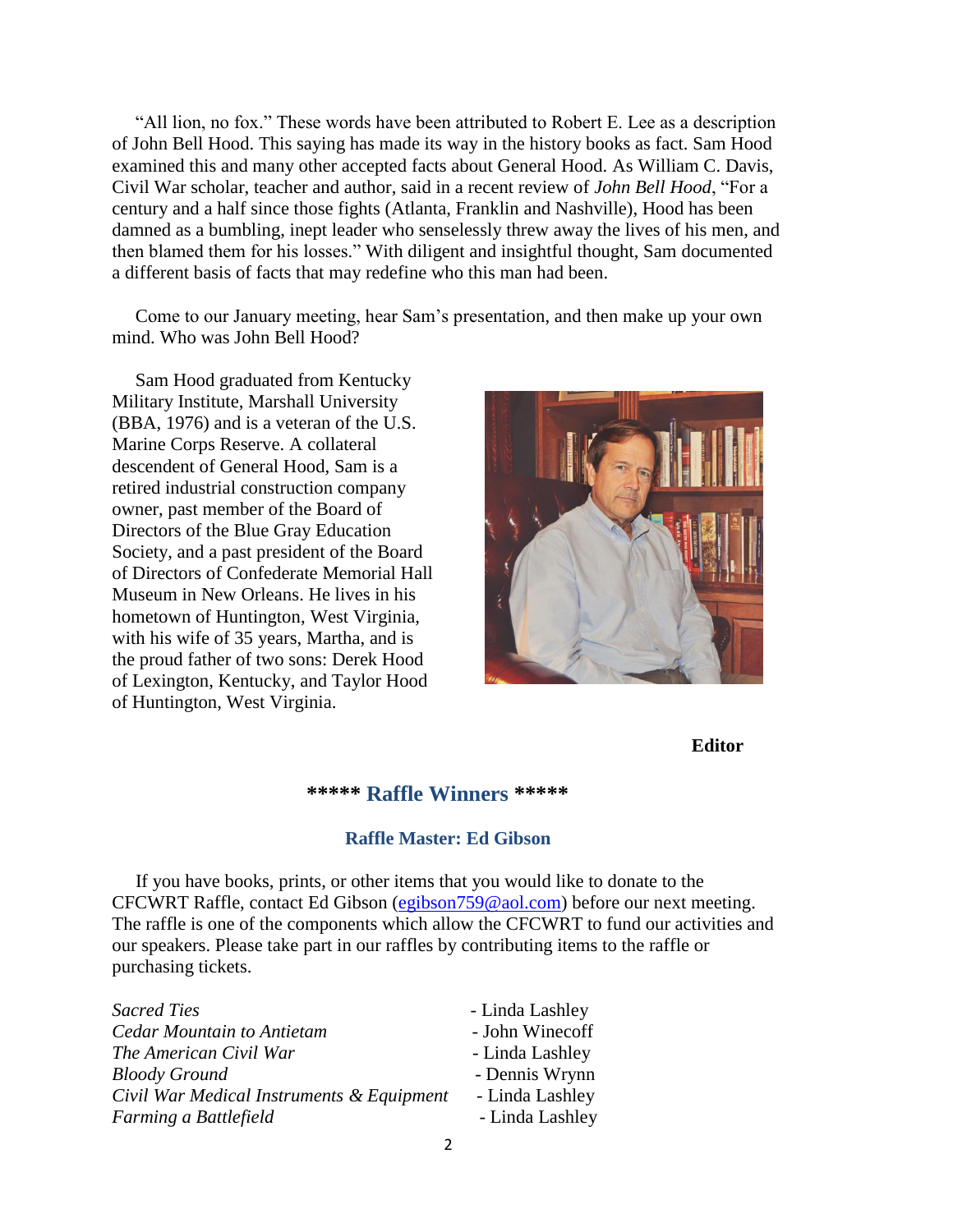### **\*\*\*\*\* Trivia Questions for January \*\*\*\*\***

**1 –** John Bell Hood has been closely associated with the Texas Brigade. Where and when did Hood's Texas Brigade receive its initial reputation as being fierce fighters? What was significant about this action?

**2 –** In the Confederate army, eight men attained the rank of "full" general. Who were these men?

**3 –** John Bell Hood was seriously wounded at Gettysburg and later at Chickamauga. He surrendered to Union forces at Natchez, Mississippi on May 31, 1865. What was Hood's fate after the end of the war?

**4 -** January 8th: David O Dodd, convicted of being a Confederate spy, was hanged in Little Rock, Arkansas. Who was David O. Dodd?

**5 –** Who commanded the Union forces sent to force Crampton's Gap and relieve Harper's Ferry?

**6** – What was D.H. Hill's reaction to the Union forces that gathered on the National Pike in the Middletown Valley?

**7** – The 23<sup>rd</sup> Ohio Infantry was engaged at Fox's Gap during the Battle of South Mountain. Two of its members achieved lasting fame after the war. Who were these men?



\*\*\*\*\* **Member News & Activities** \*\*\*\*\*

*Robert E. Lee*

 If you have member news or news about Civil War events that you think would be of interest to CFCWRT membership, send me an email with the details. Thanks.

**1 – Happy New Year** to all our members and friends. Hoping that the new year brings you and your family wellness and prosperity.

**2 -** Our **CFCWRT Annual Dinner Meeting** will be held in the Madeline Suites on the campus of UNCW on Thursday evening, **13 February, 2014**. The featured speaker is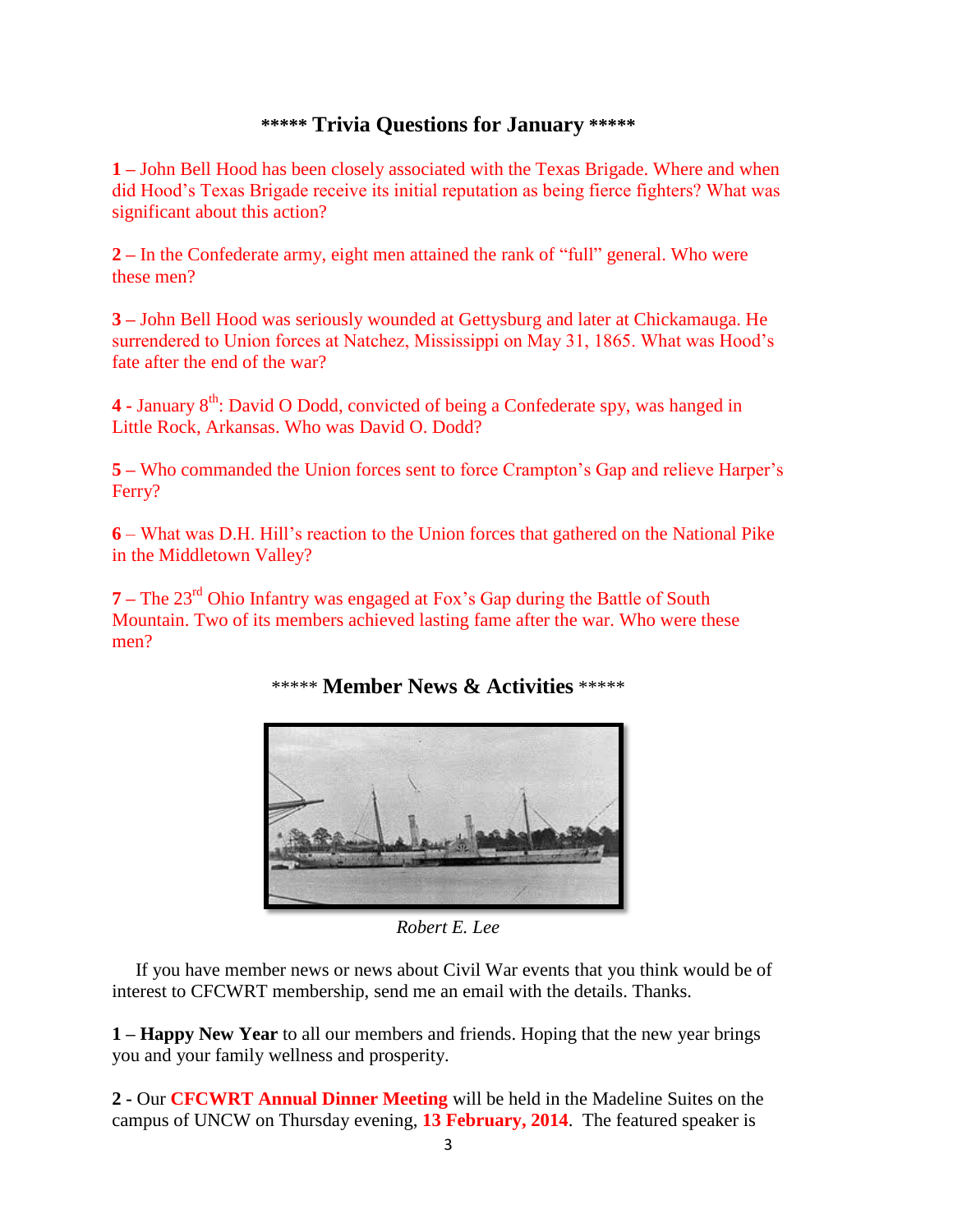noted historian and author, **Rod Gragg**, who will discuss his latest work: *The Illustrated Gettysburg Reader: An Eyewitness History of the Greatest Battle of the Civil War.*



 Tickets for the event are \$30 and include one raffle ticket that features a Kurz & Allison (1890) print of the *Second Battle of Fort Fisher* or one of two Brian Kraus prints *(33rd North Carolina at the Battle of New Bern* or *First Shot in the Civil War*) Additional raffle tickets (\$5) may be purchased prior to the event.

 Tickets will be available at the 9 January meeting on a first come first served basis since seating in the Madeline Suites is limited to about 100.

### **3 – Fort Fisher's 149th anniversary – "Healing the Troops: The Medical Service at Fort Fisher"** will be held on **January 18, 2014**, from 10am to 4pm.

This program will focus on the medical service of both sides of the struggle and the healthcare available to the soldiers. Civil War re-enactors will set up displays demonstrating various medical tools and the care of wounded, injured, and sick soldiers.

#### **4 - Blockade Running Civil War Weekend |** Wrightsville Beach | January 17-19, 2014

 The Blockade Runner Beach Resort and the Wrightsville Beach Museum of History in Wrightsville Beach, North Carolina are pleased to present a Civil War Weekend dedicated to the Union blockade, Confederate blockade running, and the final Battle of Fort Fisher, the last defense for the port city of Wilmington, North Carolina, the "Lifeline of the Confederacy."

 Join leading Civil War historians Dr. Robert Browning, Dr. Stephen Wise, Dr. Chris Fonvielle, and Dr. Mark Wilde-Ramsing as they set the war-time scene with lectures and tours regarding the events that make the Cape Fear a special Civil War destination.



Additional details with agenda and associated costs can be found at [http://blockade](http://blockade-runner.com/blockade-running-civil-war-weekend/)[runner.com/blockade-running-civil-war-weekend/](http://blockade-runner.com/blockade-running-civil-war-weekend/) or 910-256-2251 (accessed December 12, 2013).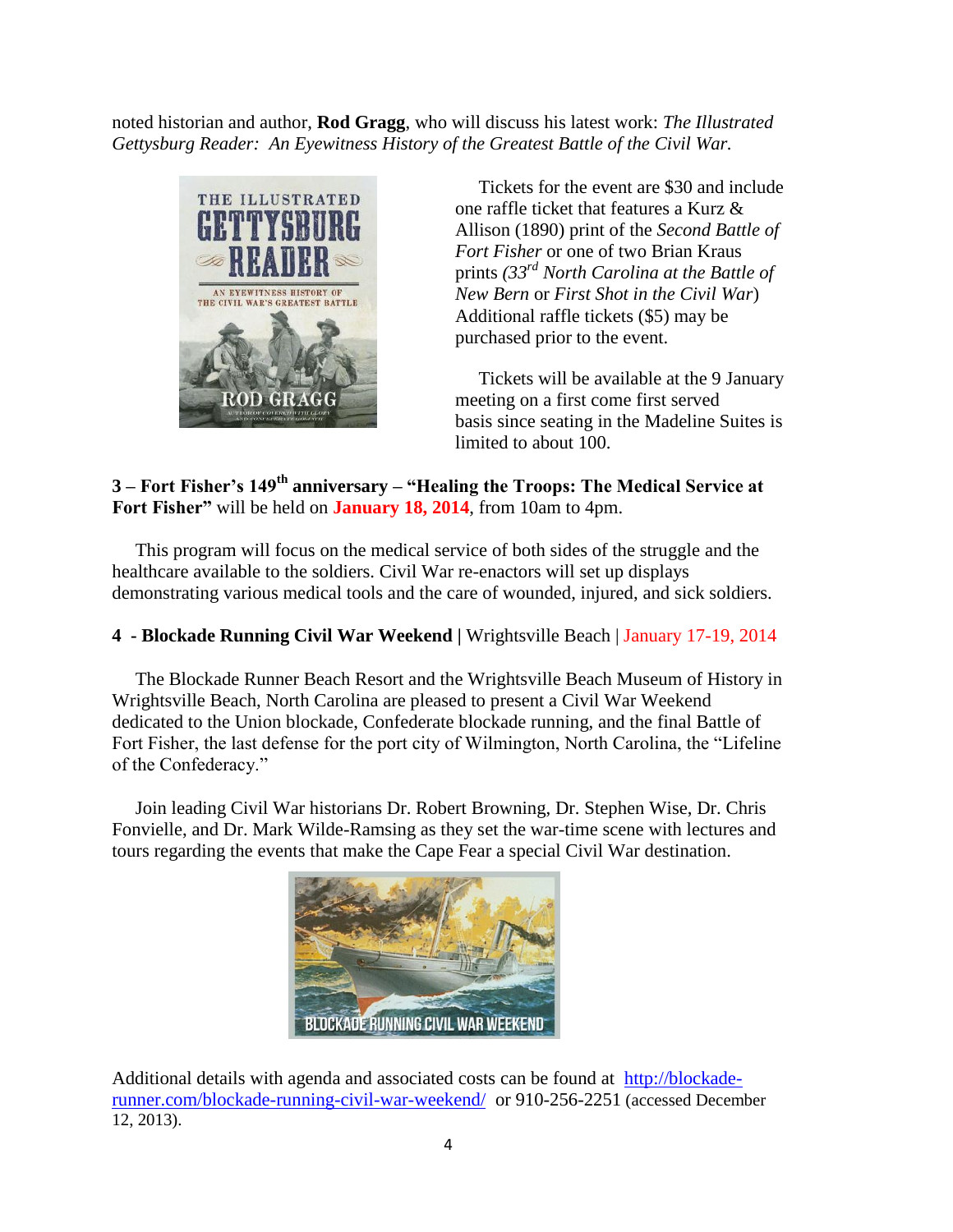**5 –** The **Brunswick Civil War Round Table** will meet on **Wednesday**, **January 8th**  registration and refreshments: 6:00pm. Program will begin at 700pm. They will meet at the **St. James Community Center**. Guest fee: **\$10**; can be applied toward \$25 annual membership dues. NOTE: Date and location a change from regular venue.

**Ed Bearss,** Civil War historian, author and raconteur**,** will speak about the "The Battle of Antietam."

**\*\*\*\*\* Difference Makers \*\*\*\*\***



## **Patrick Cleburne's Proposal to Arm Slaves**

 **Patrick Ronayne Cleburne** was best remembered as a competent general in the Army of Tennessee who died at the Battle of Franklin on November 30, 1864. Cleburne, a native of Ireland, enlisted as a private in the Confederate army in early 1861 and rose to the rank of Major General by December 1862. Cleburne distinguished himself at the battles of Shiloh, Richmond (Kentucky), Perryville, Murfreesboro, Chickamauga, Chattanooga, Dalton, Tunnel Hill, Resaca, Pickett's Mill, Ringgold and the battles around Atlanta.

 On January 2, 1864, Cleburne led his most controversial action. He proposed that the Confederate government recruit and arm slaves to serve as soldiers in the Confederate army. For their service, these soldiers would be granted their freedom. Cleburne formally sent a written proposal to his commanding officer, Joseph E. Johnston. Cleburne asserted that slavery was the Confederacy's "most vulnerable point, a continued embarrassment, and in some respects an insidious weakness." Official reaction to Cleburne's proposal was extremely negative and almost assuredly ended Cleburne's chances for promotion to higher rank.

 Not until late in the war was the proposal, which Cleburne had favored, adopted by the Confederate government. Cleburne had failed in his attempt to alter the course of the war;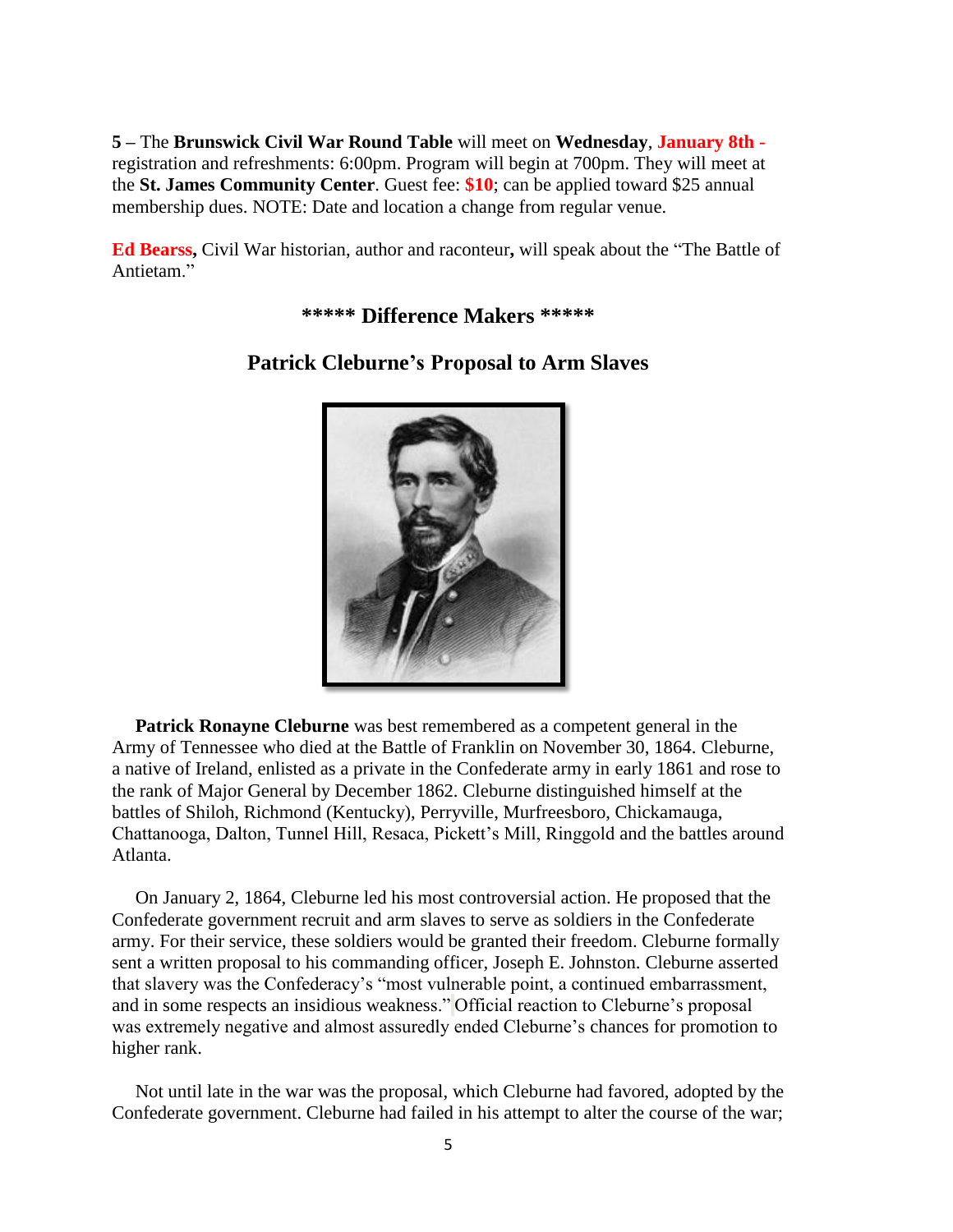however, he demonstrated that he had the conviction of his ideas to risk all for what he believed.

Source:<http://www.civilwar.org/education/history/biographies/patrick-cleburne.html> (accessed December 2, 2013).

## **\*\*\*\*\* January 1864 \*\*\*\*\***

 The relationship between Lincoln and his military commanders was tested again in January 1864 when the president commuted a death sentence passed on a Union deserter. Unionist generals believed that such a move would undermine discipline in the Union armies. Later in the same month Lincoln did the same thing.

January  $1<sup>st</sup>$ : The weather greatly hindered nearly all forms of military activity. Sub-zero temperatures occurred as far south as Memphis, Tennessee.

January  $2<sup>nd</sup>$ : General Banks led his campaign against Galveston by moving along the Texan coast.

January  $3<sup>rd</sup>$ : Chronic inflation hit the South especially hard. Basic foodstuff was 28 times more expensive in the South than in 1861. During the same time, wages only went up by 3 to 4 times.

January  $4<sup>th</sup>$ : Lee was given permission by Jefferson Davis to commandeer food in Virginia. Such a measure may have helped his troops but not the people of the state.

January  $5<sup>th</sup>$ : General Banks was encouraged by General Halleck to be more aggressive during his offensive. Halleck envisaged Union troops in Galveston by the spring.

January 7<sup>th</sup>: Lincoln commuted the death sentence imposed on a Union deserter. His move, as commander-in-chief, was not well received by the Union's military hierarchy who felt that it would undermine discipline even more. Union desertion was at an all-time high, especially in the Army of the Potomac. The problems were many but one of them was that men were paid a bounty to enlist. Many did enlist then deserted only to enlist again to collect another bounty. Also if you name came up in a draft for your town/city you could exempt yourself by paying \$300. Or you could get a substitute to do your draft for you. Big cities saw a major growth area in "substitute brokers" who, for a fee, would find a substitute for someone. The whole system was open to abuse and when 57 men were recruited to the  $6<sup>th</sup>$  New York Heavy Artillery, 17 were physically disabled.

January 8<sup>th</sup>: David O Dodd, convicted of being a Confederate spy, was hanged in Little Rock, Arkansas.

January  $10<sup>th</sup>$ : The Confederacy responded to its economic plight by printing more money. Foreign governments were unwilling to lend money to it and only accepted gold for the payment of weapons. The North made matters worse for the South by printing counterfeit Confederate notes, which made confusion endemic.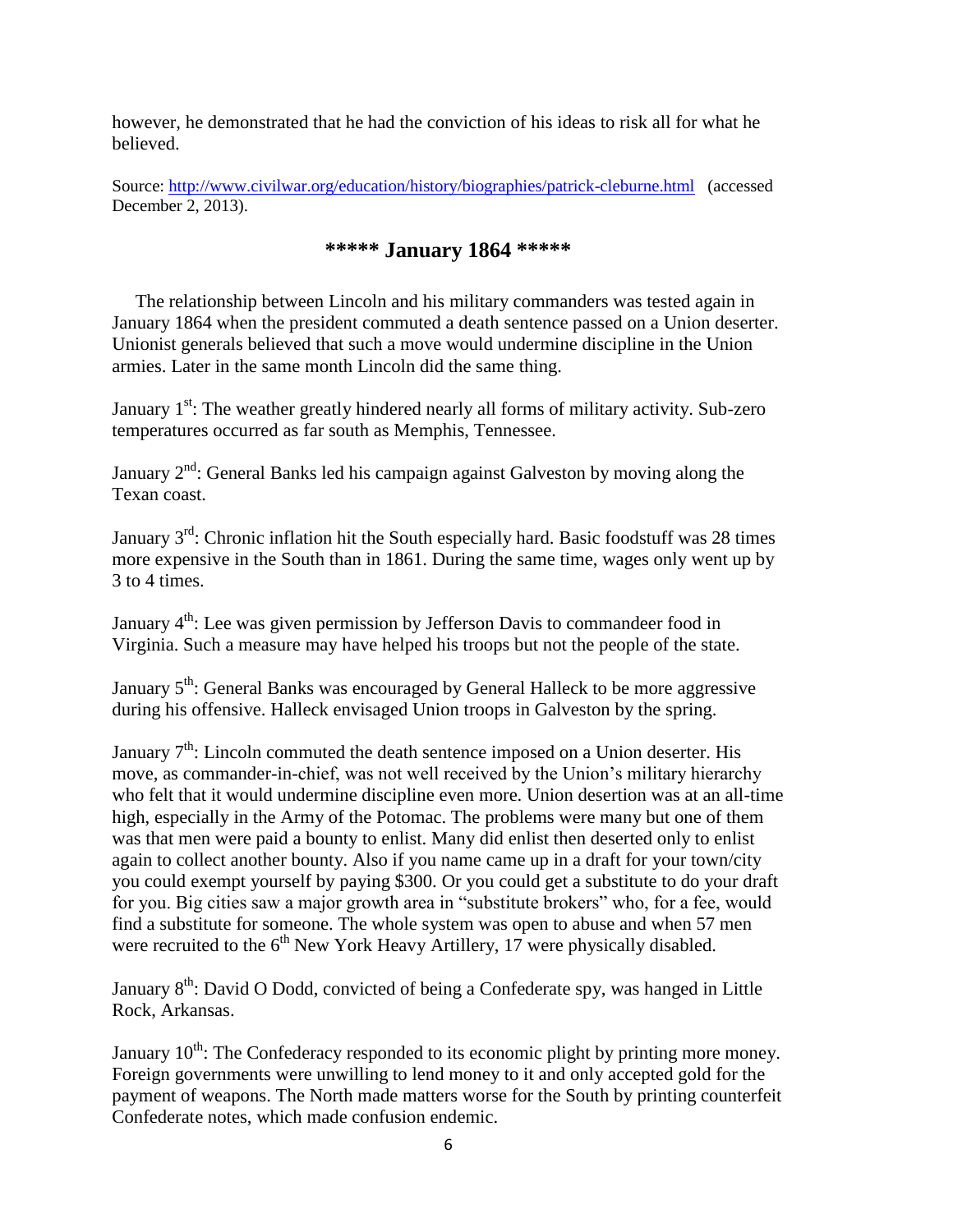



January 11<sup>th</sup>: Senator John Henderson (Missouri) proposed within the Senate that slavery should be abolished throughout the USA.

January 18<sup>th</sup>: Protest meetings were held in North Carolina regarding the conscription policy of the Confederacy. All white males between 18 and 45 were required to enlist – shortly to increase to all males between 17 and 60.

January 19<sup>th</sup>: Pro-Union supporters met at Little Rock, Arkansas.

January 21<sup>st</sup>: Pro-Union supporters met in Nashville, Tennessee.

January 23<sup>rd</sup>: Lincoln approved a plan that allowed plantation owners to hire those who had previously worked as slaves on their plantations.

January 26<sup>th</sup>: Lincoln commuted another 9 planned executions, as he did not want to "add to the butchering business". On the same day he approved a plan to improve trade between the Union and those parts of the Confederacy now under Union control. Lincoln was already thinking beyond the end of the war and wanted to 'normalise' internal trade as much as possible.

January  $31<sup>st</sup>$ : Lincoln stated that he hoped all former slaves who wanted to fight for the Union would swear the oath but that it was not an absolute requirement. The same was true for those men who had been in Confederate ranks – swearing loyalty to the Union was preferred but was not absolute.

Source:<http://www.historylearningsite.co.uk/january-1864-civil-war.htm> (accessed November 21, 2013).

#### **\*\*\*\*\* January 11, 1864 \*\*\*\*\***

 The 13th Amendment to the Constitution is written and introduced to the Senate by **John Brooks Henderson** of Missouri.

**Section 1**. Neither slavery nor involuntary servitude, except as a punishment for crime whereof the party shall have been duly convicted, shall exist within the United States, or any place subject to their jurisdiction.

**Section 2.** Congress shall have power to enforce this article by legislation.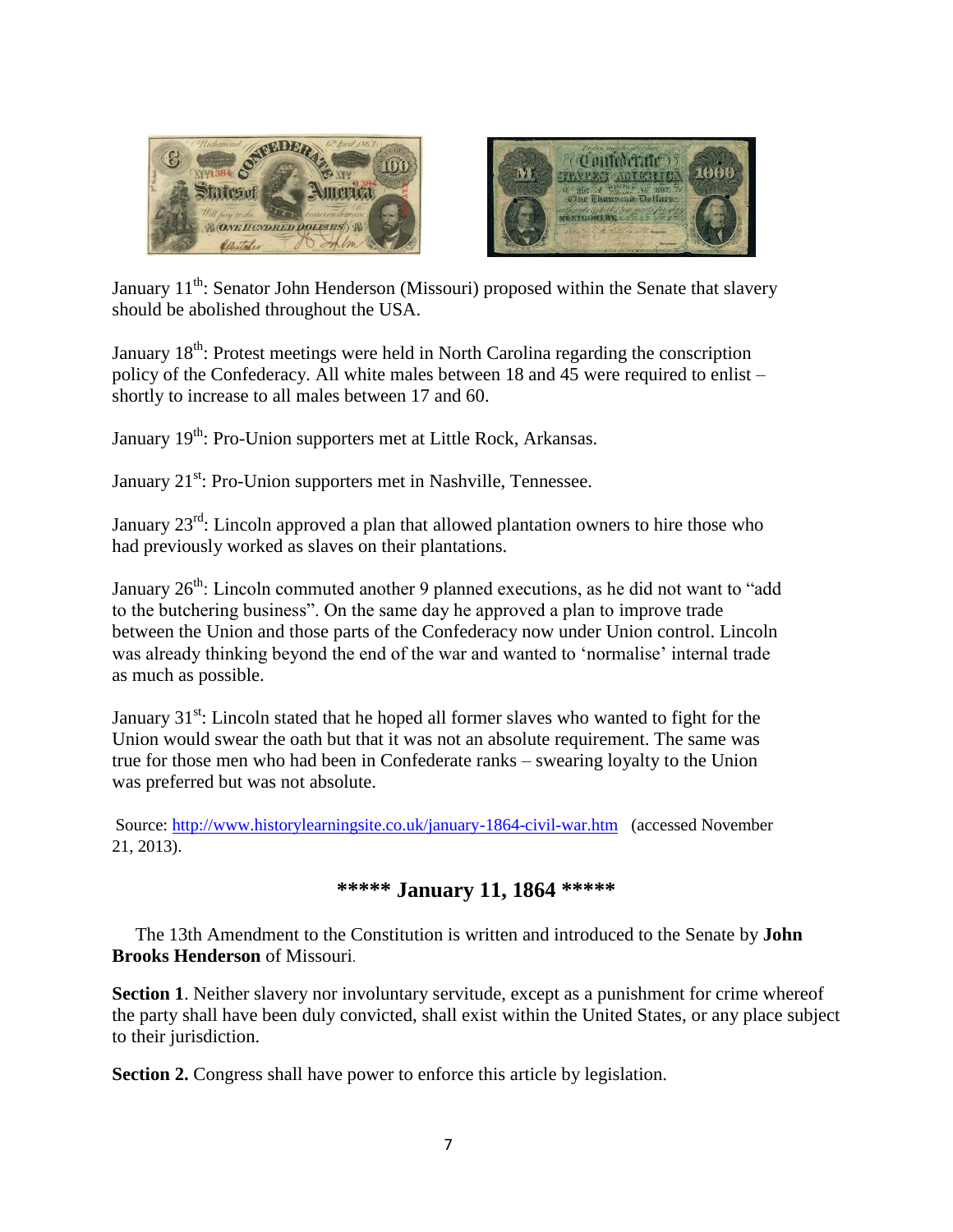

 Henderson was born in Virginia in 1826. Henderson's parents moved to Missouri in 1832; however, both parents died before John was ten years old. John was mostly selfeducated. He was first employed as a teacher, but he studied the law and gained admission to the Missouri bar in 1848. Henderson was active in Missouri politics. During 1861, John supported the Union. He was commissioned a brigadier general in the State militia. In 1862, Henderson was appointed to the United States Senate, he won election in 1863, and served until 1869. Henderson was known as a friend and confidant of Abraham Lincoln.

Source:<http://blueandgraytrail.com/year/186401> (accessed December 3, 2013), <http://www.civilwarstlouis.com/History2/henderson.htm> (accessed December 4, 2013).

## **\*\*\*\*\* December Program \*\*\*\*\***

## **The Battle of South Mountain**

**Rex Hovey** provided a spirited presentation about the little remembered battle at South Mountain, Maryland that occurred on September 14, 1862. Rex also related his involvement with the 13<sup>th</sup> North Carolina Living History Association and the placement of a North Carolina monument on the battlefield.

 Rex had the storyteller's magic going strong as he lay down the details of the frantic battle that unfolded on that Sunday morning. Rex presented the actions of Confederate and Union units and commanders, many exhibited great courage while others covered themselves with anything but glory. Turner's Gap, Fox's Gap, Crampton's Gap, and Wise's Field became scenes of bitter fighting. At the end of the day, the Union army held the gaps. The Confederates abandoned the field, but they had slowed the Union advance and gained time for Lee to concentrate this battered army at Sharpsburg.





**Rex Hovey CFCWRT Member: Bill Carshaw**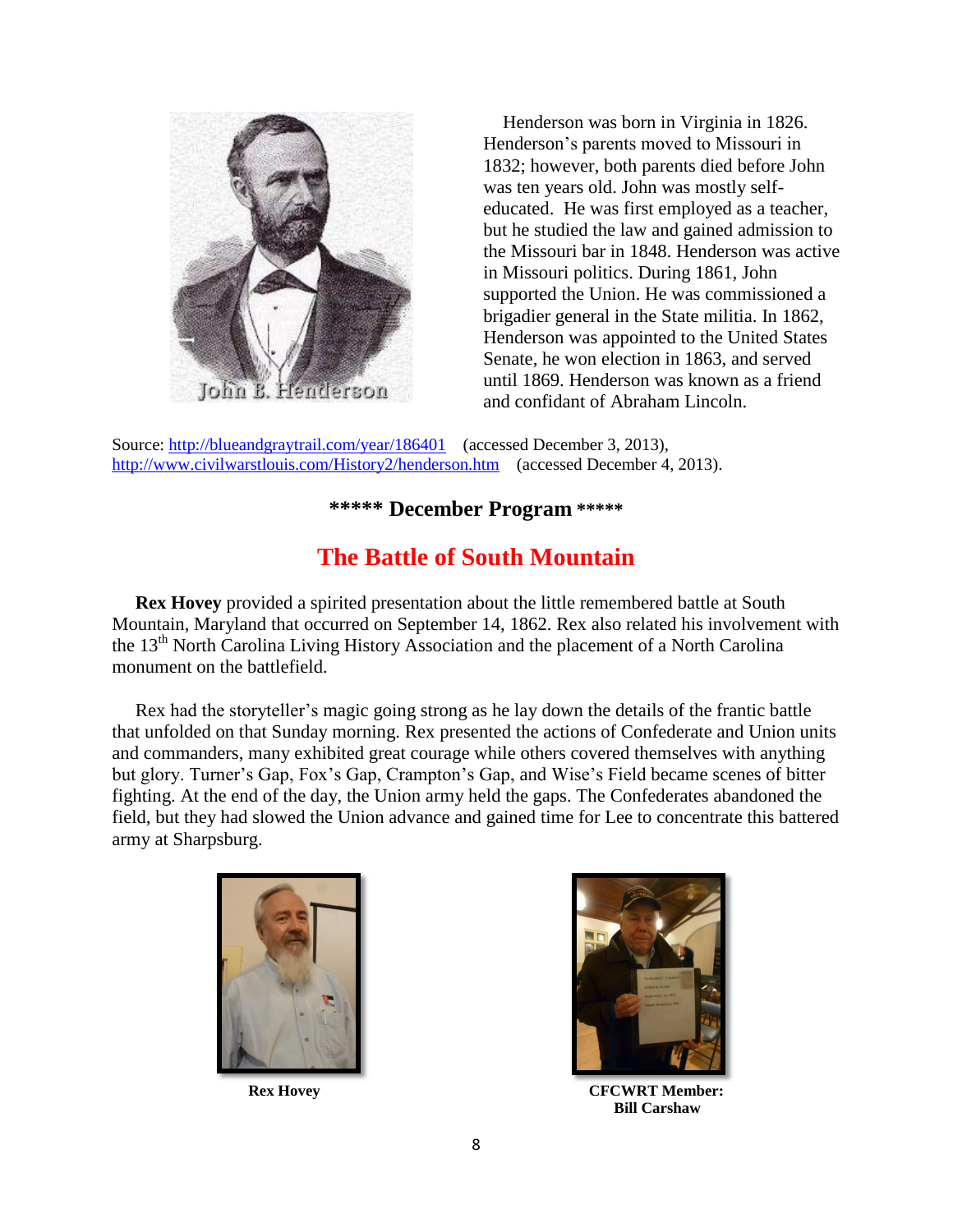The Confederates suffered 3,800 casualties and the Union 2,500. Among those killed were generals, Samuel Garland CSA and Jesse Reno USA. Also among the dead was Private Nathaniel C. Carshaw, Co. K, 84<sup>th</sup> NY (14<sup>th</sup> Brooklyn) Infantry.

#### **Editor**

### **\*\*\*\*\* Winter Wanderings \*\*\*\*\***

 Wilmington has great weather but even so, there are a few days (mostly in January) when it is nice to be inside. What then can be better than a short drive to Fayetteville, a city that can boast of not less than four museums of significance and all four are free! (Rt. 74/76, 87)

 Located at 801 Arsenal Avenue and just off route 87, is the Museum of the Cape Fear with exhibits dating from the pre-historic Cape Fear through our Revolutionary and Civil wars. Colocated is the 1897 Poe House, a late-Victorian masterpiece. The Museum is adjacent to Arsenal Park, the remains of the Ordnance Factory used by both the Confederate and Union Armies during the Civil War.

 Just two blocks away, and adjacent to the AMTRAK Station is the Airborne & Special Forces Museum. This is a spectacular museum that honors the service of airborne and special forces from World War Two to present conflicts. There is no Civil War related exhibit here but this museum is a must see for any military enthusiast.

The Army Airborne Museum and the  $82<sup>nd</sup>$  Airborne Division Museum are both located on the Fort Bragg Reservation. A photo ID is required for entry to Fort Bragg but your entry efforts will be well rewarded by seeing these two significant military museums. The Civil War skirmish at Monroe's Crossing is also located on the Fort Bragg Reservation but special permission must be secured in order to visit that very interesting site.

 If time permits, drive back to Wilmington via Dunn and visit the Averasboro Civil War Battleground & Museum. This battlefield is preserved in a manner befitting that March 1865 battle that served as a prelude to Bentonville.

#### **Bruce Patterson**

#### **\*\*\*\*\* Winter Wanderings – December 20, 2013 \*\*\*\*\***

I found myself in the Dunn area on the  $20<sup>th</sup>$ . I decided to take Bruce's suggestion and visit the **Averasboro Battlefield & Museum**. I had last visited this site while on a tour of Averasboro and Bentonville on the  $140<sup>th</sup>$  anniversary of those battles. I was most glad that I made the effort to visit the museum that was located at 3300 Hwy 82, Dunn, NC 28334. Gloria Gulledge gave several visitors an excellent tour of the museum and its considerable collection of Civil War artifacts.

Find out more information about Averasboro at [http://www.averasboro.com/Home.aspx.](http://www.averasboro.com/Home.aspx)

**Editor**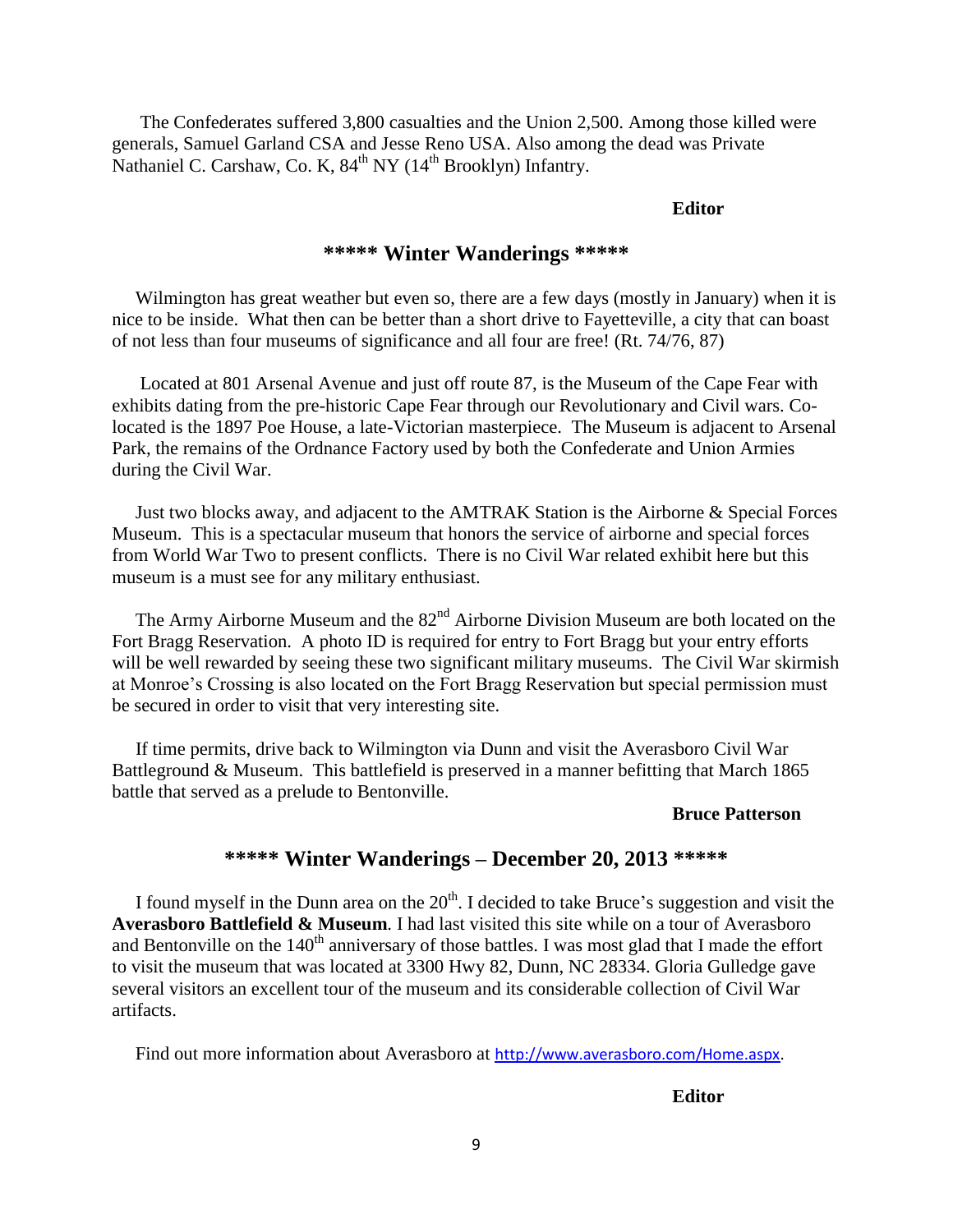#### **\*\*\*\*\* Trivia Questions for January \*\*\*\*\***

**1 –** John Bell Hood has been closely associated with the Texas Brigade. Where and when did Hood's Texas Brigade receive its initial reputation as being fierce fighters? What was significant about this action? Robert E. Lee had assumed command of the Confederate Army on June 1, 1862, after Joseph E. Johnston was seriously wounded during the Battle of Fair Oaks on May 31. Lee and the newly created Army of Northern Virginia were tasked with the defense of Richmond against a large Union army commanded by George B. McClellan. From June 26 – July 1, 1862, Lee and the Army of Northern Virginia attacked McClellan in a series of battles that became known as the Seven Days – Beaver Dam Creek, Gaines Mill, Savage's Station, Glendale, White Oak Swamp, and Malvern Hill.

. At the Battle of Gaines' Mill on June 27, 1862, Fitz John Porter and the Union Fifth Corps stubbornly held off multiple attacks by the numerously superior Confederates. Late in the day, Lee ordered another frontal attack on the strong Union position. John Bell Hood and his Texas Brigade were the first units to breech the Union line. Hood's brigade had attacked across a creek and up a hill. The Texas Brigade and other Confederates units sustained heavy casualties, but the Union line collapsed. Fitz John Porter was forced to pull back from his position and cross the Chickahominy River to rejoin McClellan's army.

 Hood and his brigade had saved the day for the Army of Northern Virginia. They also gave Robert E. Lee his first victory as commander of that army.



**Hood's Texas Brigade Association Re-activated (HTBAR) at Gaines' Mill Texas Monument – June 27, 2012.**

Source:<http://www.nps.gov/rich/historyculture/gainesmillbull.htm> (accessed November 27, 2013).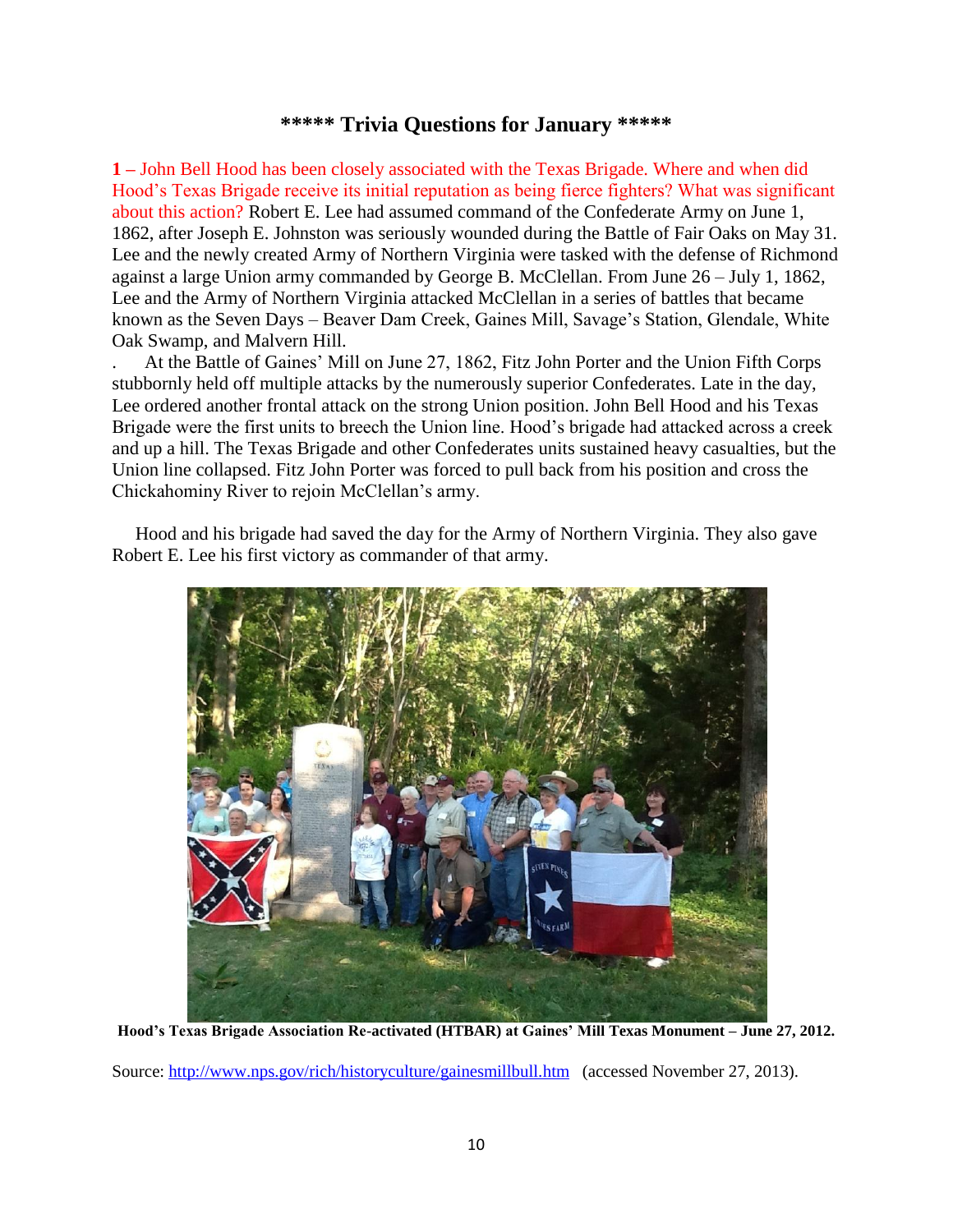| Date of Rank              | <b>Notes</b> | Age at Promotion | <b>Birth</b>       | Death                 |
|---------------------------|--------------|------------------|--------------------|-----------------------|
| <b>Samuel Cooper</b>      | 16 May 1861  | 63               | June 12, 1798      | December 3, 1876      |
| Albert Sydney Johnston    | 30 May 1861  | 58               | February 2, 1803   | April 6, 1862         |
| Robert E. Lee             | 14 June 1861 | 54               | January 19, 1807   | October 12, 1870      |
| Joseph E. Johnston        | 4 July 1861  | 54               | February 3, 1807   | March 21, 1891        |
| Pierre G. T. Beauregard   | 21 July 1861 | 43               | May 28, 1818       | February 20, 1893     |
| <b>Braxton Bragg</b>      | 6 April 1862 | 45               | March 22, 1817     | September 27,<br>1876 |
| <b>Edmund Kirby Smith</b> | 19 Feb. 1864 | 39               | May 16, 1824       | March 28, 1893        |
| <b>John Bell Hood</b>     | 18 July 1864 | 33               | June 1 or 29, 1831 | August 30, 1879       |
|                           |              |                  |                    |                       |

#### **2 –** In the Confederate army, eight men attained the rank of "full" general. Who were these men?

John Bell Hood was the last to receive this rank – his was a temporary rank when he was promoted to succeed Joseph E. Johnston as commander of the Army of Tennessee. Hood reverted to his old rank when he stepped down on January 23, 1865. At 33 years of age, Hood was the youngest to assume command of an army. Much has been written about Hood's efforts to garner command of the Army of Tennessee and his subsequent actions while its commander. Hood was the center of controversy for his actions in the defense of Atlanta and his invasion of Tennessee.

 Only one general on the list, Robert E. Lee, won a significant number of Confederate victories on the battlefield. Even Lee was unable to achieve victories as the war entered its last two years. Was anyone capable of success after the end of 1863? Was bold attack the only possibility for a Southern victory?

 John Bell Hood had won fame and promotion for his aggressive attacks at Gaines' Mill, Second Manassas, Sharpsburg, Gettysburg, and Chickamauga. Did his aggressive nature result in poor battle plans or was he let down by his subordinates? Did Hood's inexperience as an administrator doom his command of the Army of Tennessee. These are questions that have been asked since before the end of the Civil War. Perhaps the recently discovered Hood papers can assist current and future historians in answering some of these questions.

*John Bell Hood: The Rise, Fall, and Resurrection of a Confederate General may provide* some different answers (or thoughts) about Hood's role during the war.

**3 –** John Bell Hood was seriously wounded at Gettysburg and later at Chickamauga. He surrendered to Union forces at Natchez, Mississippi on May 31, 1865. What was Hood's fate after the end of the war? Hood had planned to permanently reside in Texas, but economic necessity made him pursue commercial ventures in a less war-torn New Orleans. A soldier from early in his life, Hood had to seek his livelihood in the business world. After borrowing \$10,000 from friends in his native Kentucky, Hood established J.B. Hood and Co., Cotton Factors and Commission Merchants with partners, John Barelli and Fred Thayer.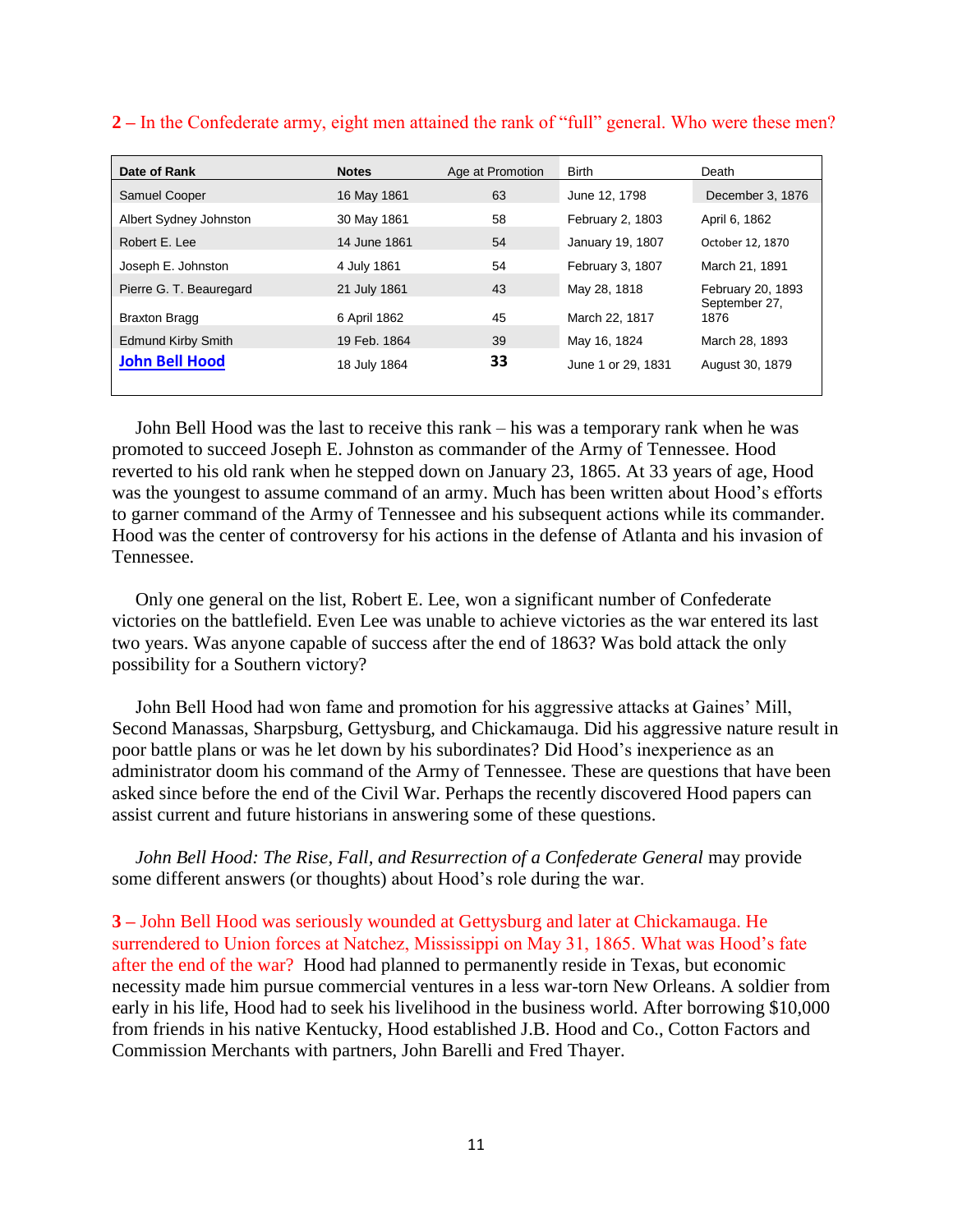On April 30, 1868, Hood married Anna Marie Hennen. Anna, educated in Paris, was a member of a prominent New Orleans family. In the next ten years, John and Anna had eleven children – three sets of twins. Lydia was born in 1869. Oswald, the tenth, was born in 1879.

 The cotton business initially struggled and in 1869, Hood took over James Longstreet's insurance business. From 1870 until 1878, the fortunes of both enterprises improved. Hood was successful and devoted himself to his family, to business affairs, and to gatherings for Confederate veterans. Hood, Anna, and their growing family lived in an elegant home in the Garden District and Hood traveled frequently throughout the South.

 It was also during this period that Hood became embroiled in conflict with Joseph E. Johnston and other Confederate officers about the causes of Southern failures during the war. Hood's *Advance and Retreat* was published in 1880.

 In 1878, the people of New Orleans were exposed to a yellow fever epidemic. Businesses failed as people fled the city. By early 1879, Hood was financially ruined. The yellow fever returned in 1879 and Hood was unable to take his family out of the city to safer environs. Anna Hood died on August 24, 1879, one month after the birth of Oswald. Lydia and Hood followed Anna in death on August  $29<sup>th</sup>$  and August  $30<sup>th</sup>$ .

 The surviving ten children were adopted by families throughout the country. Organizations of Confederate veterans, especially the Texans of his old brigade, raised funds for the children's future support and education.

Source:<http://counter.johnbellhood.org/bio-05.htm> (accessed November 27, 2013).



**The 10 Hood orphans**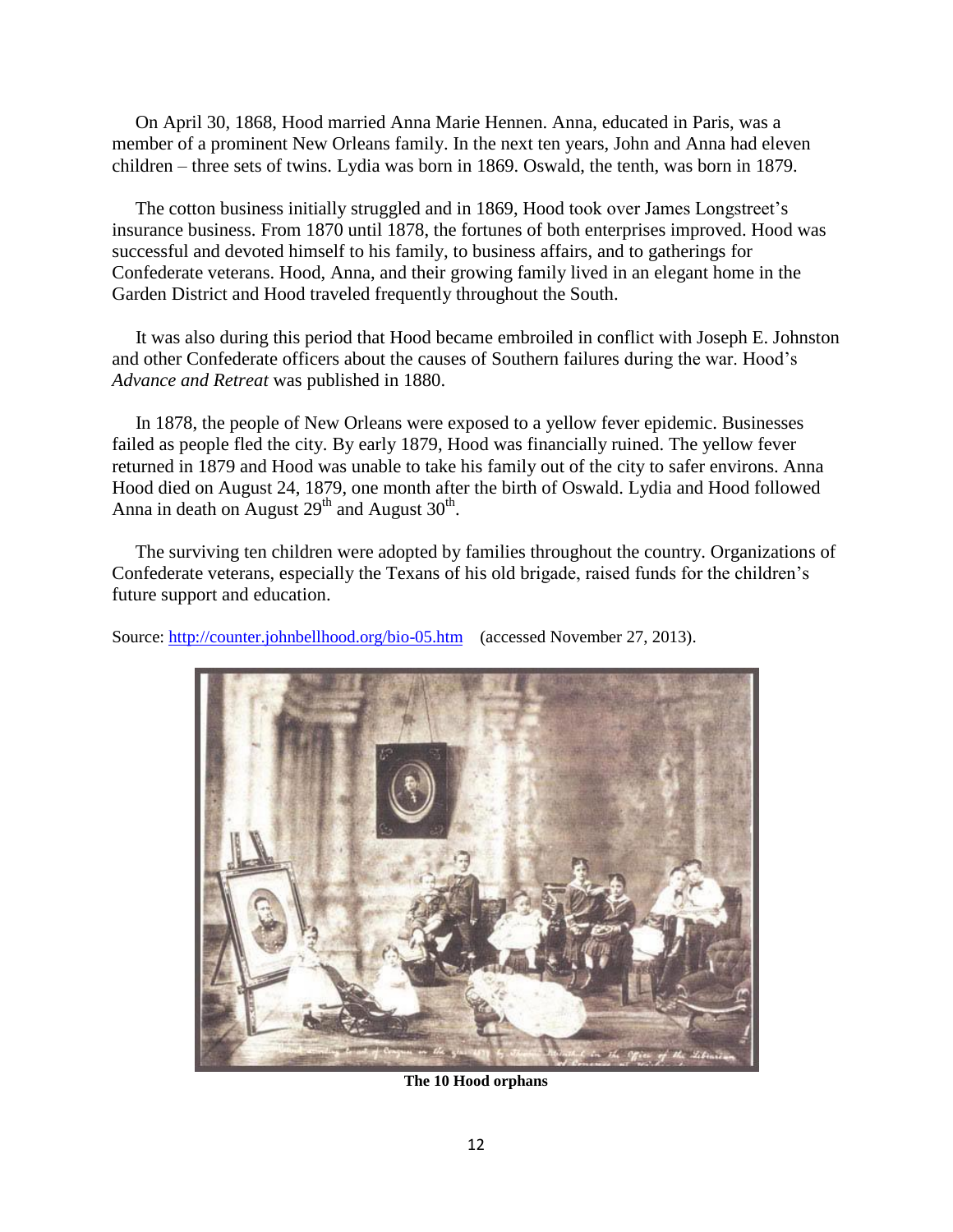4 - January 8<sup>th</sup>: David O Dodd, convicted of being a Confederate spy, was hanged in Little Rock, Arkansas. Who was David O. Dodd? David Owen Dodd was born in Lavaca County, Texas on November 10, 1846. The family moved to Little Rock, Arkansas for his father's business interest and educational opportunities for David and his sisters. David attended St. Johns' College until illness forced him to withdraw.

 During August 1862, Andrew Dodd and David moved south to Monroe, Louisiana, leaving David's Mother and sisters with kin folks in Little Rock. During this time, David worked in the Monroe telegraph office where he learned Morse code. When Little Rock fell to Union forces in 1863, his father thought that the underage David would be safe to venture to Little Rock and bring his wife and daughters south. David's father secured a pass for his son to pass through Union lines. David made it to Little Rock during September 1863 and for a time gained employment in a mercantile business. When Andrew Dodd did not hear from David and his family, Andrew went north and sneaked through Union lines to reunite with his family. On December 1, 1863, the Dodds, under cover of darkness and with help from kin folks, made it through Union lines and reached safety a week later in Camden, Arkansas.

 At this point, the story, of which there are numerous versions, took a strange twist. Andrew Dodd sent his son back to Little Rock to settle some business matters. Dodd even procured a pass from the Confederate authorities which granted the boy a pass through their lines. Mounted on a mule and in possession of his birth certificate, David headed to Little Rock on December 24th. After all went well on the journey, David even attended parties among old friends. On December 28, David visited the Provost Marshal's office and obtained a pass that would take him through the Union lines and back to his family in Camden.

 Eight miles south of Little Rock, David presented his pass and was allowed to pass through Union lines. The Union sentries, supposedly, tore up the pass because it was no longer needed. David decided that he should visit his uncle and spend the night before heading to Camden. On the morning of December 30<sup>th</sup>, David unfortunately took a road that led him back into Union territory and into a confrontation with a Union cavalry detachment.

 Without a pass through Union lines, the cavalrymen were suspicious of the boy. David had in his possession letters to relatives and friends as well as a leather memorandum book. Nothing was worrisome until examination of the memorandum book revealed a page written entirely in Morse code. David was arrested on suspicion of espionage and sent back to Union headquarters in Little Rock.

 When Union authorities had the suspicious page decoded by a telegrapher, David's book revealed a detailed description of Union strength in Little Rock. From that point forward, in spite of efforts by local attorneys and townsmen, David Owen Dodd was tried and sentenced to be hung on January 8, 1864.

 The various stories provided a sad end to David. A botched hanging saw David linger more than five minutes before his death.